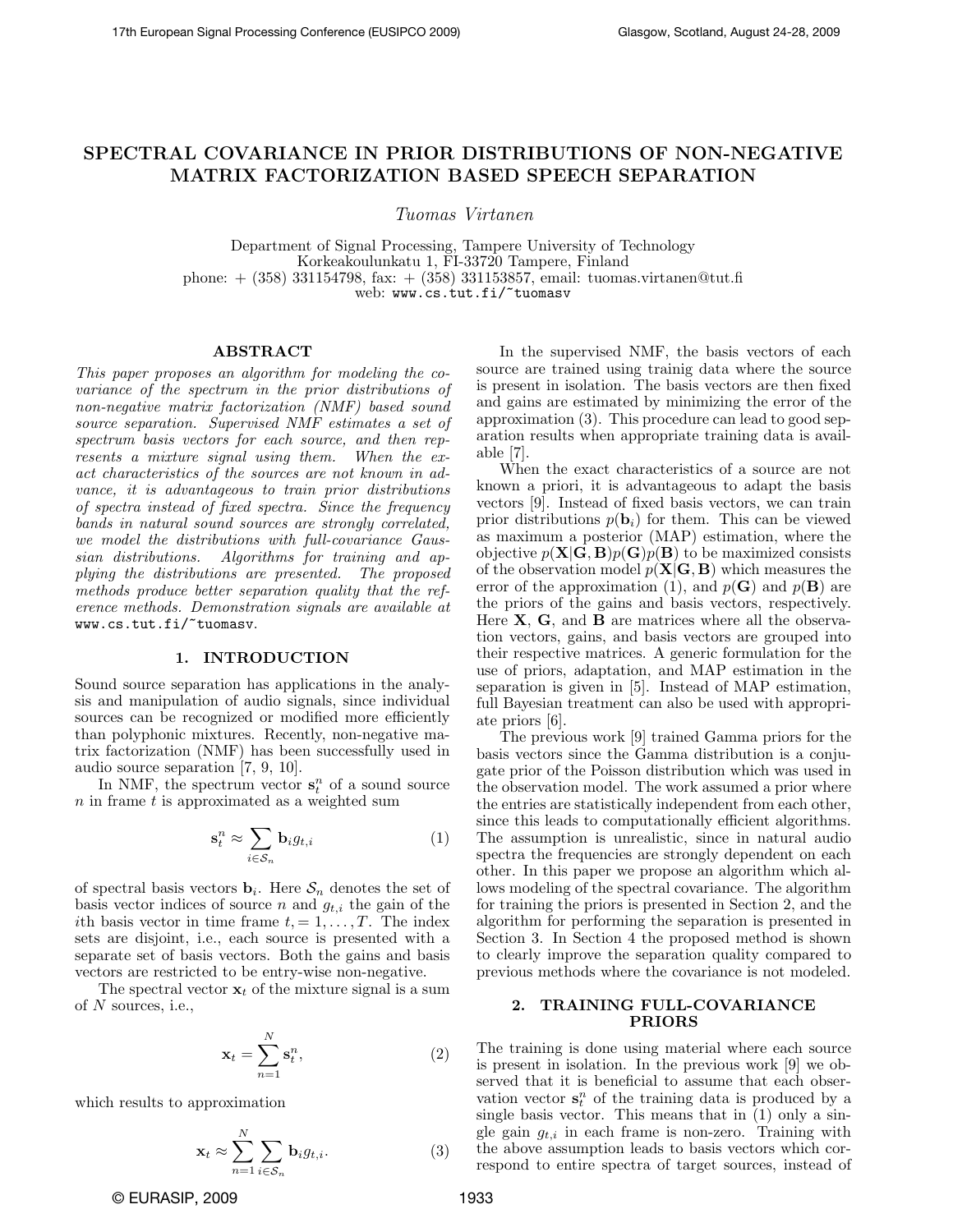parts of the spectra.

Prior distribution  $p(\mathbf{B})$  of basis vectors can be efficiently learned by first normalizing the training data, and then estimating a mixture model for the normalized observations. The normalization effectively cancels out the gains so that the single non-zero gain becomes approximately unity. Each component in the mixture model corresponds to a single basis vector and models its distribution.

Observations  $\mathbf{s}_t^n$  in our system are the square roots of energies measured on 80 frequency bands spaced uniformly on the mel scale (see Section 4 for details about the feature extraction). For natural sounds sources, the logarithms of energies measured in frequency bands are well modeled with normal distributions. However, frequency bands are usually strongly correlated. In many applications, discrete cosine transform is used to reduce the correlation. For example, mel-frequency cepstral coefficient features which are widely used in audio classification, are calculated this way.

Here we model the full covariance of basis vectors by training a full-covariance Gaussian mixture model for the log-spectrum features. First, log-spectral vectors of the training data are calculated and normalized so that the norm of each vector equals unity. The distribution of the normalized vectors  $y_t$  is modeled using a Gaussian mixture model

$$
p(\mathbf{y}_t^n) = \sum_{i \in \mathcal{S}_n} w_i \mathcal{N}(\mathbf{y}_t^n; \boldsymbol{\mu}_i, \boldsymbol{\Sigma}_i),
$$
 (4)

where each Gaussian *i* has weight  $w_i$ , and  $\mathcal N$  is a Gaussian distribution with mean vector  $\mu_i$  and full covariance matrix  $\Sigma_i$ . The number of components in  $S_n$  is chosen beforehand and fixed.

The parameters are estimated by the expectation maximization (EM) algorithm, which is initialized by k-means clustering. Since the covariance matrices may become singular, the inverses of the covariance matrices are calculated by using the eigenvalue decomposition  $\Sigma_i = \mathbf{U} \mathbf{\Lambda} \mathbf{U}^\mathsf{T}$ , where the eigenvalues in **V** are restricted above 10−<sup>6</sup> times the largest eigenvalue. Furthermore, only 3 EM-algorithm iterations are used.

Each mixture component distribution is used as a prior for a log-basis vector, i.e.

$$
p(\log(\mathbf{b}_i)) = \mathcal{N}(\log(\mathbf{b}_i); \boldsymbol{\mu}_i, \boldsymbol{\Sigma}_i). \tag{5}
$$

Here  $log(\mathbf{b}_i)$  denotes the element-wise logarithm of vector  $\mathbf{b}_i$ . The basis vectors are assumed to be independent from each other. Figure 1 illustrates an example mean vector and covariance matrix. The mean of the distribution has peaky shape in the low frequencies, which means that it corresponds to a harmonic spectrum. In the covariance matrix, harmonic frequencies have relatively large strong correlations.

The algorithm can be made more efficient by decorrelating the dimensions of the normalized log-spectrum  $y_t^n$  vectors and reducing the number of dimensions by principal component analysis. Once the model (4) has been trained for the decorrelated vectors, the means and variances can be projected back to the original feature space.



Figure 1: The mean vector (upper panel) and covariance matrix (lower panel) of an example log-basis vector. Dark color indicates positive correlation and light color negative correlation.

# 3. SEPARATION ALGORITHM

The separation algorithm maximizes the likelihood of the sources by maximizing the objective  $p(X|G, B)p(G)p(B)$ . The negative logarithm of the objective is

$$
L = D(\mathbf{X}||\mathbf{G}, \mathbf{B}) + L_g(\mathbf{G}) + L_b(\mathbf{B}),
$$
 (6)

where the terms  $D, L_q, L_b$  account for the observation model  $p(X|G, B)$ , prior of gains  $p(G)$ , and prior of basis vectors  $p(\mathbf{B})$ , respectively.

# 3.1 Objectives

We use a Poisson observation model, which negative logarithm is the divergence [9]. We use a gradient descent algorithm (explained later) in the estimation of the basis vectors, and the gradient of the divergence may have unbounded large terms, causing convergence problems. We circumvent the problem by adding a small constant  $\epsilon$  to the model in the right side of Eq. (3). This can be viewed as a small noise floor in the model, and the resulting divergence is defined as

$$
D(\mathbf{X}||\mathbf{G}, \mathbf{B}) = \sum_{t=1}^{T} \sum_{f=1}^{F} d\left(x_{t,f}, \sum_{n=1}^{N} \sum_{i \in S_n} b_{i,f} g_{t,i} + \epsilon\right),
$$

where  $d(p,q) = p \log(p/q) - p + q$ .  $x_{t,f}$  and  $b_{i,f}$  denote the fth entry of vectors  $\mathbf{x}_t$  and  $\mathbf{b}_i$ , respectively.

The model is slightly similar to the augmented divergence [8, pp. 34-48], but for simplicity  $\epsilon$  is here added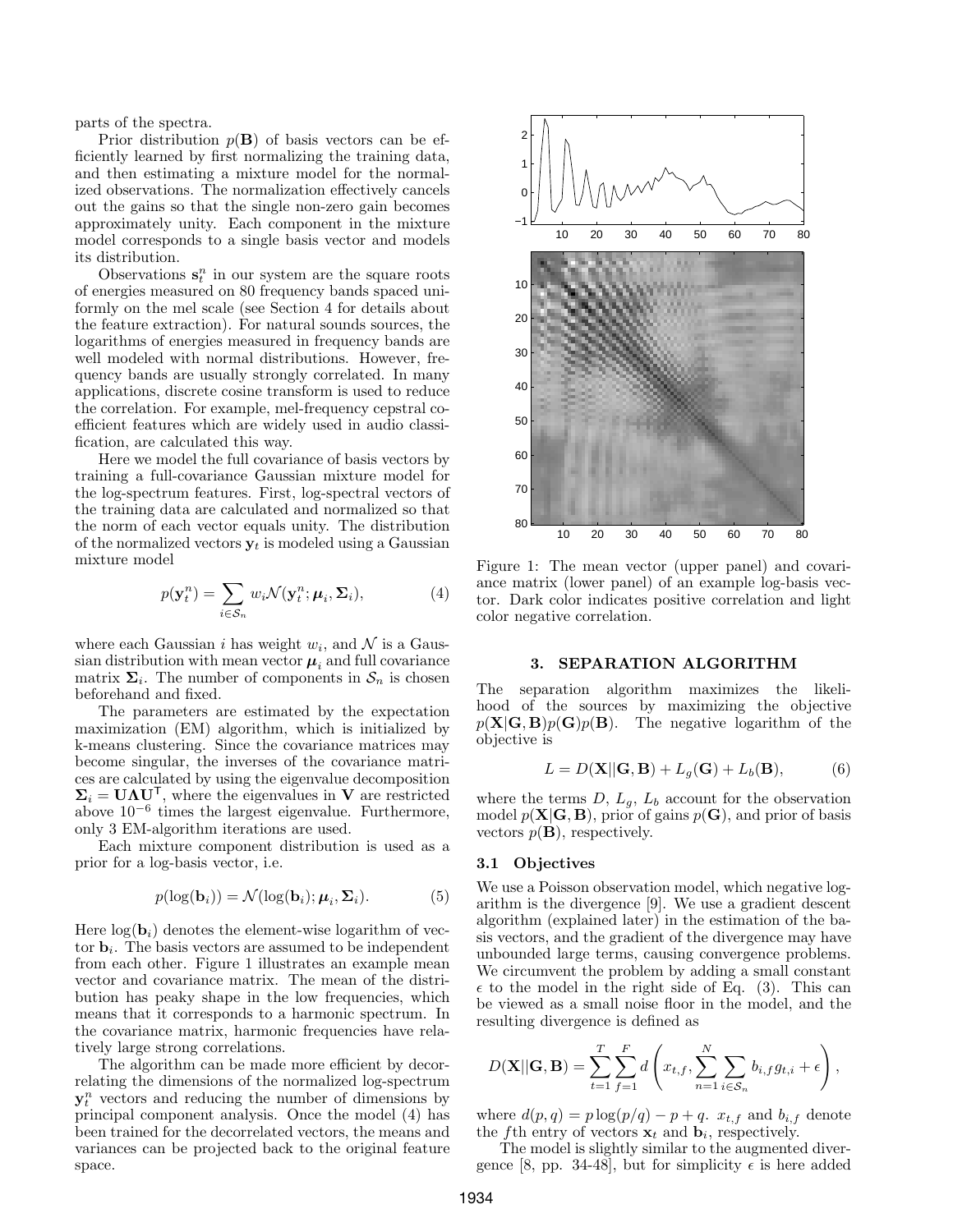only to the model, not to the observations. In our system  $\epsilon$  had value which was 10<sup>-3</sup> times the mean of the entries of X. However, the method is not sensitive to the exact value of  $\epsilon$ .

We use use an i.i.d. exponential distribution for the gains, and therefore the negative log of  $p(G)$  (with the terms independent of the gains omitted) equals

$$
L_g(\mathbf{G}) = \lambda \sum_{n=1}^{N} \sum_{i \in \mathcal{S}_n} \sum_{t=1}^{T} g_{t,i},
$$
\n(7)

where  $\lambda$  is the rate parameter of the distribution.

Term  $p(\mathbf{B})$  corresponds to the full-covariance multivariate Gaussian distribution trained for each  $log(b_i)$  in the training phase. We write the negative logarithm of the prior as a function of  $log(\mathbf{b}_i)$ 

$$
L_b(\mathbf{B}) = \frac{1}{2} \sum_{n=1}^{N} \sum_{i \in \mathcal{S}_n} (\log(\mathbf{b}_i) - \boldsymbol{\mu}_i)^{\mathsf{T}} \boldsymbol{\Sigma}_i^{-1} (\log(\mathbf{b}_i) - \boldsymbol{\mu}_i),
$$

where the terms independent of the basis vectors are omitted. The above is very similar to the term used by Wilson et al. in [10] to model the joint distribution of gains.

#### 3.2 Iterative algorithm

The objective (6) is minimized using an iterative algorithm, where the gains and basis vectors are updated by turns. The gains are updated using multiplicative update

$$
g_{t,i} \leftarrow g_{t,i} \frac{\mathbf{r}_t^{\mathsf{T}} \mathbf{b}_i}{\mathbf{1}^{\mathsf{T}} \mathbf{b}_i + \lambda},\tag{8}
$$

where

$$
\mathbf{r}_t = \mathbf{x} \cdot / \left[ \sum_{n=1}^N \sum_{i \in \mathcal{S}_n} \mathbf{b}_i g_{t,i} + \epsilon \right],\tag{9}
$$

./ denotes element-wise division, and 1 is a all-one column vector.

Estimation of basis vectors is more problematic. Basically the algorithm proposed in [2] and used in [10] could be used here. The entries of the basis vector are heavily correlated, but multiplicative updates essentially update each element independently from each other. For a prior with strong covariance structure the update should be taken into the direction of the negative gradient.

We use gradient descent, which resulted to better convergence and results than the update proposed in [2]. The gradient of the divergence with respect to basis vector  $i$  is

$$
\nabla_i D(\mathbf{X}||\mathbf{G}, \mathbf{B}) = \sum_t \mathbf{b}_i^\mathsf{T} \left( \mathbf{1} - \frac{\mathbf{x}_t}{\sum_{n=1}^N \sum_{i \in \mathcal{S}_n} \mathbf{b}_i g_{t,i} + \epsilon} \right)
$$

where  $\frac{\mathbf{x}}{\mathbf{y}}$  denotes element-wise division. The gradient of the negative log-prior with respect to basis vector  $i$  is

$$
\nabla_i L_b(\mathbf{B}) = [\Sigma_i^{-1} (\log(\mathbf{b}_i + \epsilon) - \boldsymbol{\mu}_i)] \cdot / (\mathbf{b}_i + \epsilon). \quad (10)
$$

Also here we add small constant  $\epsilon$  to ensure numerical stability.

The whole iterative estimation algorithm is given as follows.

- 1. Initialize each basis vector  $\mathbf{b}_i$  with the distribution mean  $\exp(\mu_i)$ . Initialize the gains with random positive values.
- 2. Calculate gradient  $\nabla_i = \nabla_i D(\mathbf{X}||\mathbf{G}, \mathbf{B}) + \nabla_i L_b(\mathbf{B})$ with respect of each basis vector  $\mathbf{b}_i$ .
- 3. Update basis vectors into the negative direction of the gradient as  $\mathbf{b}_i \leftarrow \mathbf{b}_i - \alpha \nabla_i$ . Negative entries of the basis vectors are set of zero. Step size  $\alpha$  is adapted by increasing it after iterations when the cost (6) decreased, and decreasing when the cost increased.
- 4. Update gains using multiplicative update rule (8).

The steps 2-4 are repeated until the algorithm converges. In practise we found it advantageous to use the moment term of the gradient, so that the effective gradient in Step 3 is the sum of the gradient of the current and previous iteration.

In total the computation time of the proposed method is a couple of times the computation time of the NMF algorithm [9] where independent Gamma distributions are used for each entry of  $\mathbf{b}_i$ , and multiplicative update rules were used for both the gains and basis vectors.

#### 3.3 Source reconstruction

Under the Poisson model assumption, the expected value of the magnitude spectrum vector of each component is the ratio of its gain times the basis vector to the sum of all the gains times the basis vectors. [1, Section 2.1.1]. Therefore, the expected value of the spectrum vector produced by source  $n$  is given as

$$
\hat{\mathbf{s}}_t^n = \mathbf{x}_t \cdot * \frac{\sum_{i \in S_n} g_{t,i} \mathbf{b}_i}{\sum_{n=1}^N \sum_{i \in S_n} g_{t,i} \mathbf{b}_i + \epsilon},\tag{11}
$$

where .∗ denotes element-wise multiplication.

#### 4. SIMULATIONS

The proposed method was evaluated in separating signals consisting of a random male and a random female speaker. We use signals from the Grid corpus, [3], which consist of short sentences spoken by 34 speakers. 300 random test signals were generated. In each test signal, a random male speaker and a random female speaker were chosen. Three random sentences from both speakers were concatenated, and the speakers were mixed at equal power level.

Magnitude spectrum vectors were calculated as follows. First, the signal was filtered using a highfrequency emphasis filter. Then the signal was windowed into 32 ms frames with a Hamming window with 50 % overlap between adjacent frames. In each frame, the energy within 80 Mel-frequency bands was calculated. The algorithm operates on the square roots of the energies. The data representation is similar to the one used in [7] and [9].

In the training phase a model for both genders was trained. Each test speaker at time was excluded from the training data in order to simulate a situation where training data from a particular speaker is not available, but a gender model was in hand. This leave-one-out

,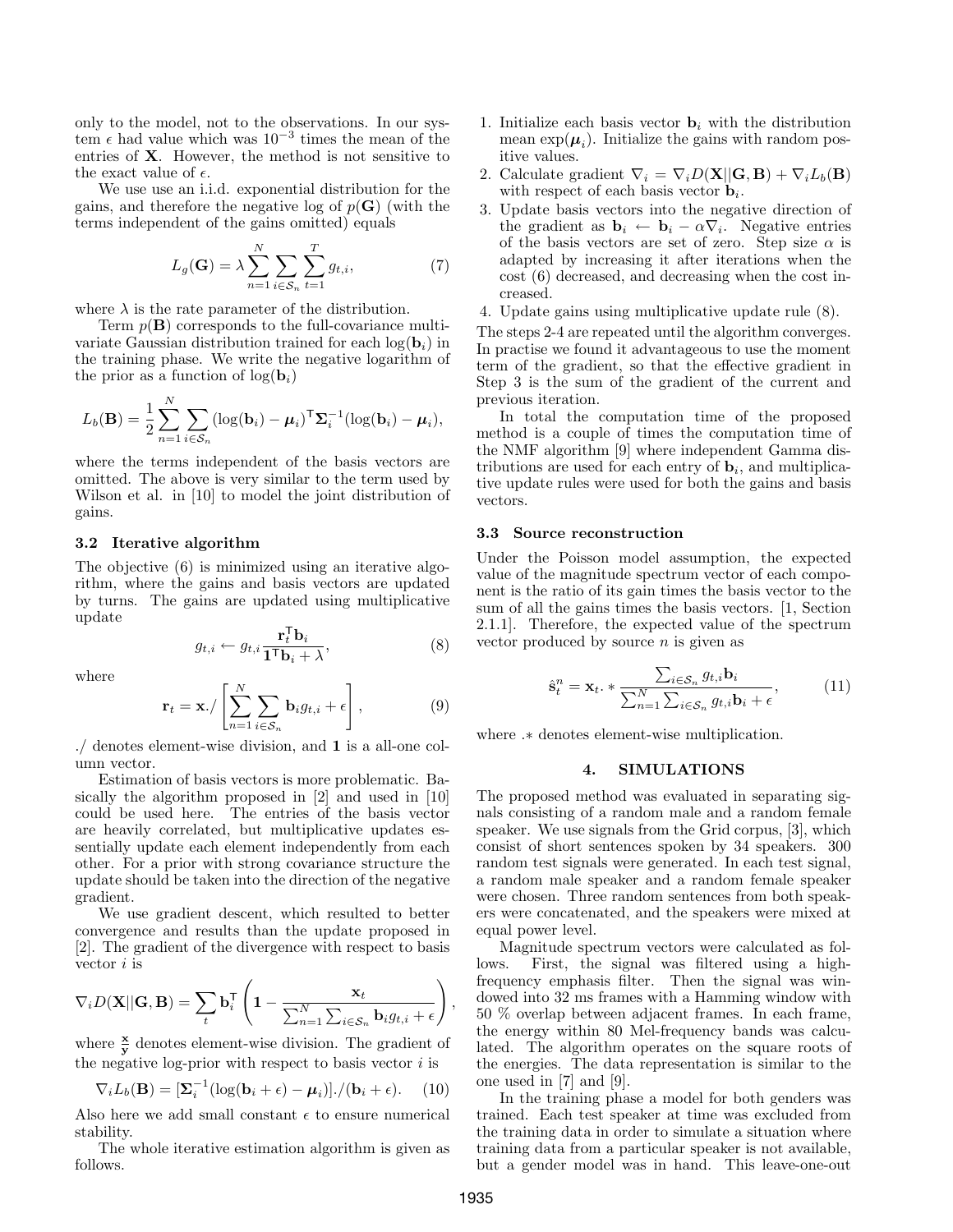training resulted in 18 male and 16 female models in total. Every 10th sentence (in the alphabetical order) of the training data was used to keep the computation time moderate.

# 4.1 Algorithms

The following algorithms were tested:

- FULL method is the proposed method where fullcovariance priors and gradient descent are used to separate the sources.
- DIAG is otherwise similar to the proposed method, but diagonal covariance matrices are used in the priors.
- GAMMA method trains Gamma mixture models instead of Gaussian mixture models as explained in [9], and uses multiplicative updates to estimate parameters in the separation phase.
- SINGLE method allows only a single gain from each source to be non-zero in each frame. The parameters of this model were estimated by testing all the possible active component pairs, and selecting the one which resulted to the lowest divergence.
- SPEAKER method uses the proposed method, but the priors are trained for each test speaker. This studies a speaker-dependent separation setting where the test speakers are known in advance.

All the algorithms were tested with 30 and 70 basis vectors per speaker. In all the algorithms, the observation model and the prior were balanced by scaling the term  $L<sub>b</sub>$  with a scaling factor 10 which resulted in approximately the best performance in the case of all the algorithms.

We also used sparseness factor  $\lambda$  which produced approximately the best results. Normalizing each basis vector to unity norm and scaling the distributions accordingly by multiplying the scale parameter was also found to improve the results slightly.

The SINGLE method evaluates the effect of the training phase assumption that a single component is active in each frame also in the separation phase. The above assumption is similar to the graphical models used in multi-talker speech recognition [4], where the combination of most likely state transition paths for the observation sequence is estimated.

# 4.2 Testing

Given a particular test signal, the prior sets learned for male and female speakers were combined, and the gains and basis vectors were estimated. All the algorithms except SINGLE were tested with fixed and adaptive basis vectors: fixed basis vectors used the means of the distributions without basis vector adaptation, whereas adaptive basis vectors denote methods where prior distributions are used.

The magnitude spectrum vectors of the male and female speaker in each frame were reconstructed according to Eq. (11). The quality of separation was measured by the signal-to-noise ratio (SNR) of the separated spectrograms. The SNRs were averaged over both the speakers in all the test signals.

Table 1: Signal-to-noise ratios of the tested methods in dB, obtained with fixed and adaptive basis vectors and with either 30 or 70 components per source. The best speaker-independent algorithm in each column is highlighted with bold face font.

|                | 30 components |          | 70 components |          |
|----------------|---------------|----------|---------------|----------|
| method         | fixed         | adaptive | fixed         | adaptive |
| <b>GAMMA</b>   | 6.55          | 6.73     | 6.95          | 7.04     |
| <b>FULL</b>    | 6.60          | 6.94     | 7.05          | 7.29     |
| <b>DIAG</b>    | 6.54          | 6.86     | 7.02          | 7.15     |
| <b>SINGLE</b>  | 6.37          | _        | 6.82          | _        |
| <b>SPEAKER</b> | 6.74          | 7.01     | 6.75          | 6.92     |

# 4.3 Results

The average signal-to-noise ratios of each of the tested algorithm are illustrated in Table 1. In comparison with the other speaker-independent methods the proposed method produces better results. Even when fixed basis vectors are used the SNRs are slightly higher, but when adaptation is used the difference becomes more prominent.

With 30 components per source the speakerdependent SPEAKER method produces better results than speaker-independent methods, but interestingly it performs worse when 70 components are used. The reason for this might be that there is not enough speakerspecific data to train reliably 70 basis vectors.

It is interesting to note that the SINGLE method resulted to slightly worse SNR than the proposed NMF methods, which means that modeling the observation as a weighted sum of basis vectors instead of a single basis vector is beneficial at least when the quality is measured by the SNR.

#### 5. CONCLUSIONS

We have proposed a method to model the covariance of the spectrum in the prior distributions of the nonnegative matrix factorization based sound source separation. Since the frequencies of natural sound sources are strongly correlated, we have to use an algorithm which is able to take into account the correlation. The gradient descent algorithm used in our system is able to produce good results while being computationally feasible. In comparison with the previous methods where frequency bins were assumed statistically independent from each other, the proposed covariance modeling technique leads to significantly better separation quality.

# Acknowledgment

This work has been funded by the Academy of Finland. The author would like to thank Taylan Cemgil for his helpful comments.

#### REFERENCES

[1] A. T. Cemgil. Bayesian inference in nonnegative matrix factorisation models. technical re